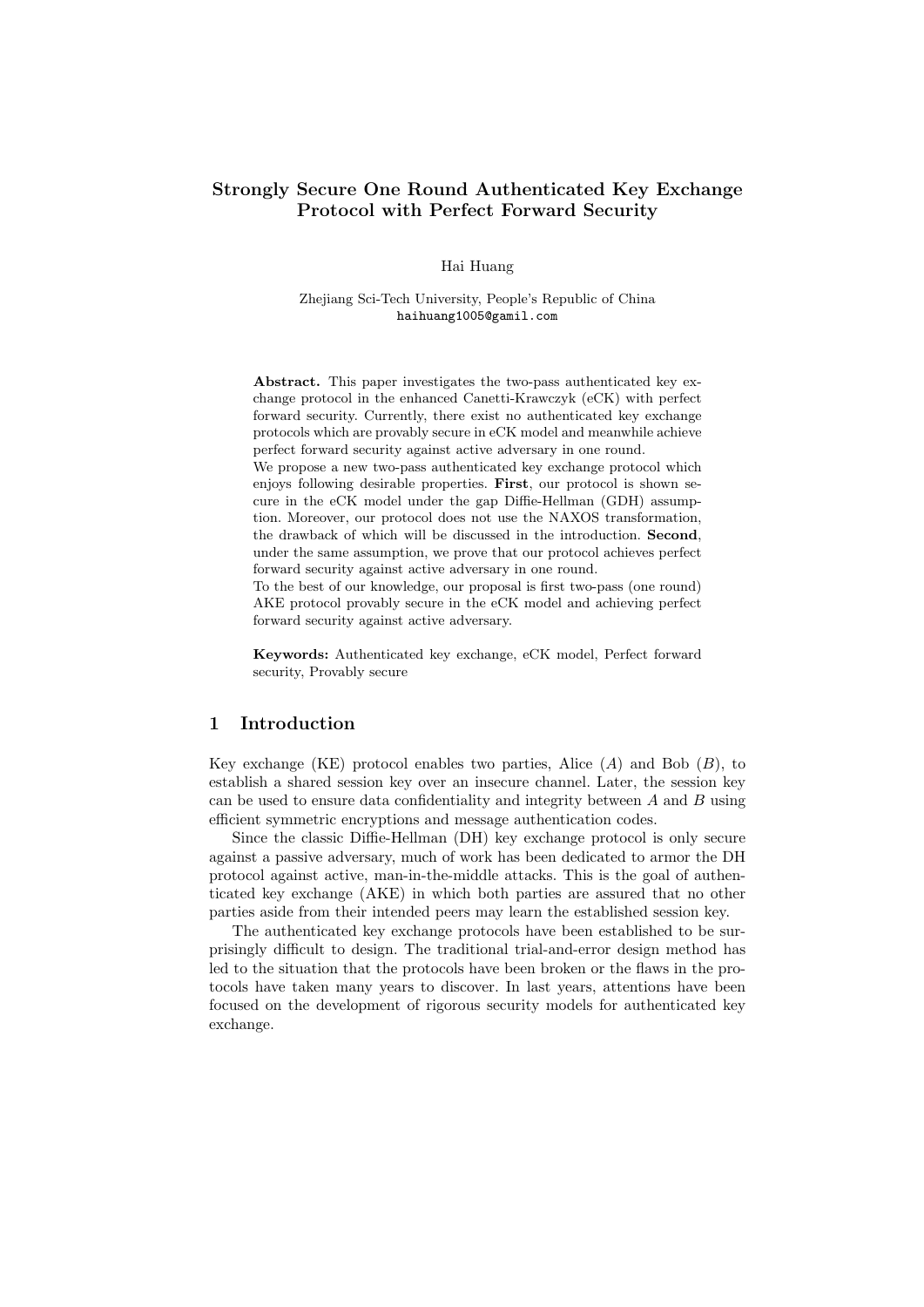Recently, LaMacchia, Lauter and Mityagin [9, 10] presented a new security model for authenticated key exchange protocols, the enhanced Canetti-Krawczyk (eCK) model in which the adversary's ability is extended to the extent such that it is allowed to reveal any static private key and ephemeral private key of parties involved except for both static private key and ephemeral private key of one of parties involved. To achieve eCK security, they introduce so called NAXOS transformation which requires that the ephemeral public key  $X$  is computed as  $X = g^{H(x,a)}$  instead of  $X = g^x$ , where x, a are ephemeral private key and static private key respectively. However, it seems that NAXOS transformation does not prevent the leakage of the ephemeral DH exponents. In some scenarios, we do not guarantee that leakages on DH exponents cannot occur [14]. On the other hand, constructing the authenticated key exchange protocol secure in eCK model without NAXOS transformation has its advantages. For example, it can reduce the risk of leakage of the static private key and use of the random oracle  $[7]$ 

An important property not captured by the two-pass AKE protocols secure in eCK model is perfect forward security (PFS) against active adversary. Recall that PFS guarantees that the leakages on the static private keys of both parties involved do not compromise the previously established session keys by these parties. However, as observed in [8], no two-pass AKE protocols with basic DH message can achieve PFS, if the adversary is actively involved with the choice of the DH values  $X, Y$  at a session. So the best the two-pass AKE protocols with DH message can achieve is the weak form of perfect forward security (wPFS), which guarantees security against the passive adversary.

Based on Okamoto-Tanaka's work [4], Gennaro, Krawczyk and Rabin propose a two-pass AKE protocol called mOT [5]. While preserving the communication complexity of a basic DH (two messages with a single group element per message), they prove that mOT protocol achieves PFS security against active adversary under a non-standard knowledge of exponent assumption (KEA1) [1]. However, mOT protocol does not resist the ephemeral key query attack, i.e, mOT protocol is insecure in the eCK model. In fact, the design of two-pass AKE protocol with PFS secure against the ephemeral key query attack is one of the open problems in [5].

### 1.1 Our Contributions

In this paper we investigates two-pass authenticated key exchange protocol with perfect forward security. While there have already been some two-pass AKE protocols [9, 15, 6, 11, 7] provably secure in the eCK model, none of them achieve perfect forward security against active adversary. Although it is possible to transform a two-pass AKE protocol provably secure in eCK model into a three-pass AKE protocol with perfect forward security against active adversary by adding two messages [2, 8], the resulting protocol have a higher round-complexity.

This paper proposes a new two-pass (one round) authenticated key exchange protocol in the eCK model with PFS property. The key ingredient of our protocol is that instead of a single group element per message, we use two group elements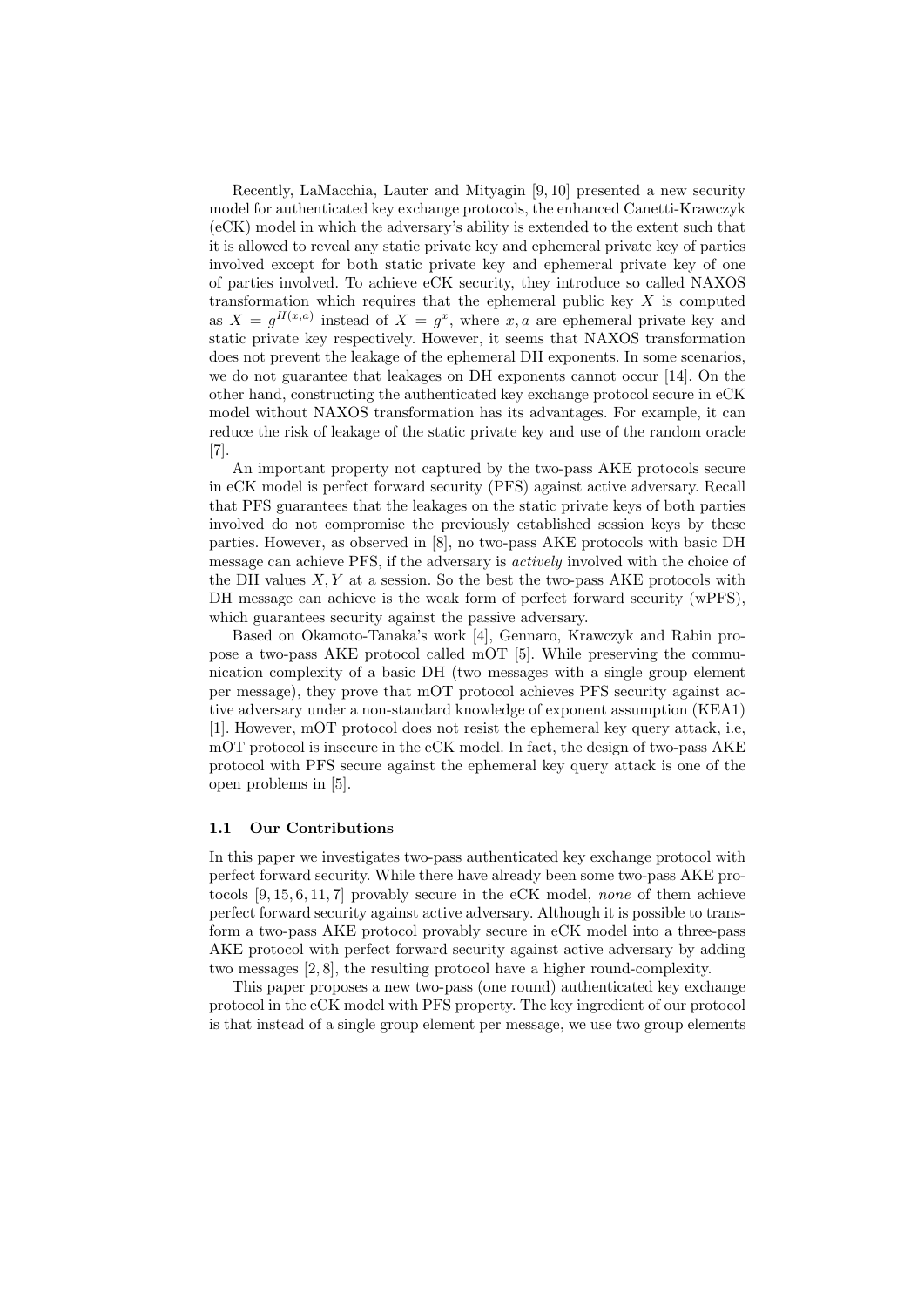in each message. With this relaxation, our protocol enjoys following desirable properties. First, without the NAXOS transformation our protocol is shown secure in the eCK model under the gap Diffie-Hellman (GDH) assumption. There are very few AKE protocols provably secure in the eCK model which do not use NAXOS transformation. Second, under the same assumption, we prove that our two-pass (one round) protocol achieves perfect forward security against active adversary. The proof of mOT protocol for PFS active adversary needs the non-standard KEA1 assumption and is comparatively more complicated. While the mOT protocol achieves optimal communication complexity as the basic Diffie-Hellman, i.e, a single group element per message, from a practical point of view our protocol with two group element per message does not increase communication overhead too much. Comparatively, the merit of our protocol is that the security does not rely on the KEA1 assumption and the proof is straightforward and hence simpler.

To the best of our knowledge, our proposal is first two-pass (one round) AKE protocol which is provably secure in the eCK model and achieves perfect forward security against active adversary.

#### 1.2 Organization

The paper is organized as follows. Section 2 reviews the related building techniques. Section 3 introduces a new two-pass AKE protocol with perfect forward security. Section 4 gives the full security proof of our protocol in the eCK model. Section 5 is dedicated to the proof of the PFS security of our protocol. Section 6 compares our protocol with several popular AKE protocols in term of efficiency, security model and underlying hardness assumptions. Finally, concluding remarks are made in section 7.

## 2 Preliminaries

In this section, we present several established tools needed in this paper.

### 2.1 Computational Diffie-Helleman (CDH) Assumption

Let the value  $\kappa$  be the security parameter. Let  $\mathbb{G} = \langle g \rangle$  be a cyclic group of prime order q and  $g \in \mathbb{G}$  be the generator. Define CDH $(U, V) := U^v$  where  $U = g^u, V = g^v$ . For any probabilistic polynomial time (PPT) algorithm A,

$$
Pr[A(\mathbb{G}, g, U = g^u, V = g^v) = CDH(U, V)] \le \epsilon(\kappa).
$$

where  $u, v \in \mathbb{Z}_q$  and  $\epsilon(\kappa)$  is negligible. The probability is taken over the coin tosses of A, the choice of g and the random choices of  $u, v$  in  $\mathbb{Z}_q$ .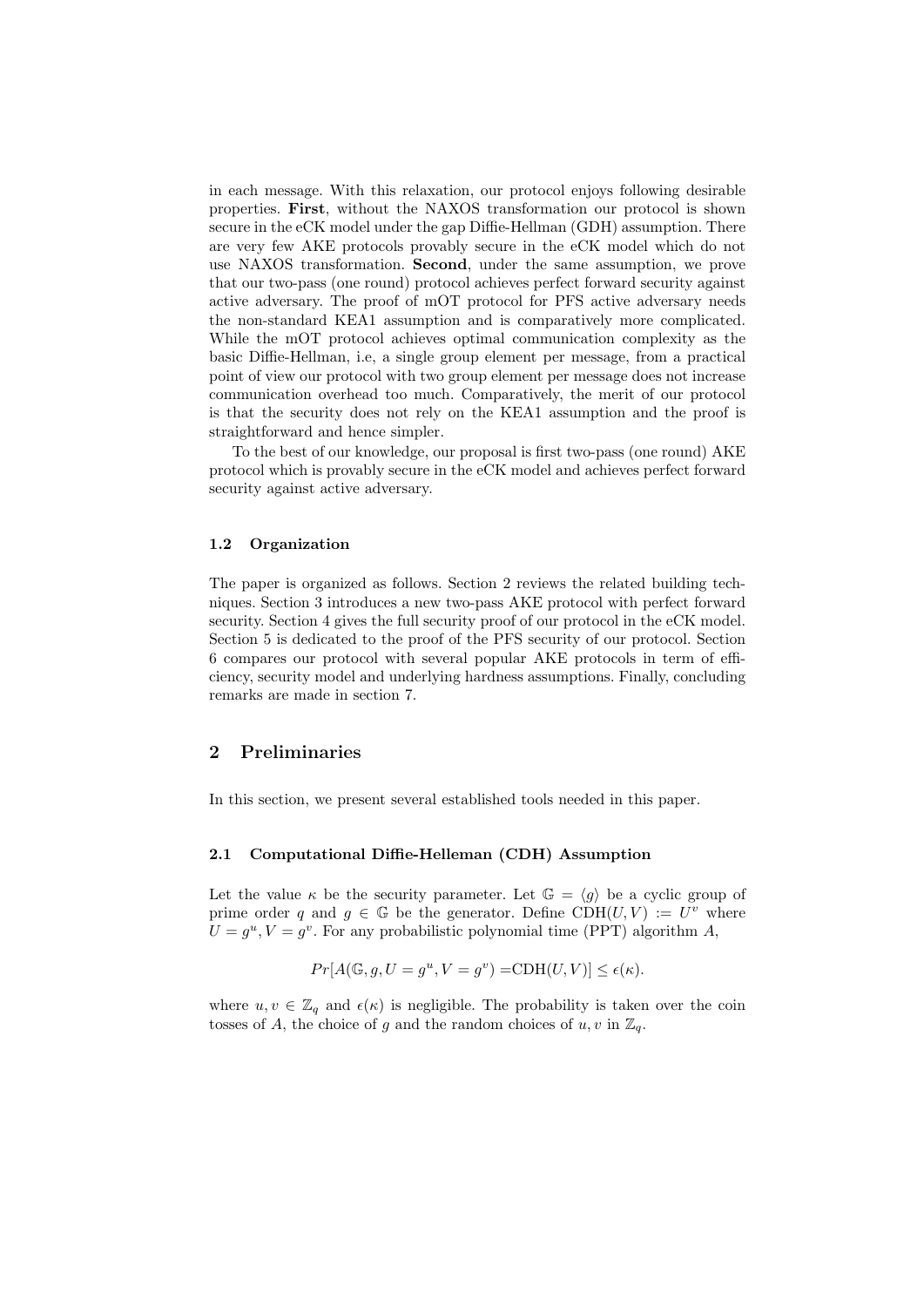#### 2.2 Gap Diffie-Helleman (GDH) assumption [13]

Let  $\mathbb{G} = \langle g \rangle$  be the cyclic group of order q, and DDH(.) be a decisional Diffie-Helleman (DDH) oracle for G. Then, for any probabilistic polynomial time algorithm A,

$$
Pr[A^{\text{DDH}}(\cdot)(\mathbb{G}, g, U = g^u, V = g^v) = \text{CDH}(U, V)] \le \epsilon(k)
$$

where  $u, v \in \mathbb{Z}_q$ , and where  $\epsilon(k)$  is negligible. The DDH(.) denotes that A has oracle access to DDH, which given a quadruple  $(g, U = g^u, V = g^v, W = g^w)$  of elements in  $\mathbb{G}$ , outputs 1 if  $w = uv \mod q$  and 0 otherwise. The probability is taken over the coin tosses of  $A$ , the choice of  $g$  and the random choices of  $u, v$ in  $\mathbb{Z}_q$ .

# 3 Strongly Secure One Round Authenticated Key Exchange Protocol with Perfect Forward Security

In this section, we propose a new one round AKE protocol with perfect forward security.

### 3.1 Protocol Setup.

Let the value  $\kappa$  be the security parameter. Let  $\mathbb{G} = \langle q \rangle$  be a cyclic group of order q in which decisional Diffe-Helleman (DDH) problem can be efficiently solved. Let  $g \in \mathbb{G}$  be a generator and  $\mathbb{G}^*$  be the non-identity elements set of  $\mathbb{G}$ . Let  $h: \{0,1\}^* \to \mathbb{G}^*, H: \{0,1\}^* \to \{0,1\}^{\kappa}$  be two hash functions. The party Alice( $\hat{A}$ )'s static private key is a and its static public key is  $A = g^a$ . Similarly, the party Bob( $(\hat{B})$ 's static private key is b and its static public key is  $B = g^b$ .

### 3.2 Protocol Description.

The protocol runs between Alice and Bob. Its description is given in Figure 1.

- 1. Alice( $\hat{A}$ ) chooses an ephemeral private key  $x \in \mathbb{Z}_q$  at random, computes the ephemeral public key  $X = g^x$  and sends  $X, c_1 = h(X)^a$  to  $\hat{B}$ .
- 2. Bob( $\hat{B}$ ) chooses an ephemeral private key  $y \in \mathbb{Z}_q$  at random, computes the ephemeral public key  $Y = g^y$  and sends  $Y = g^y$ ,  $c_2 = h(Y)^b$  to  $\hat{A}$ .
- 3. Upon receiving  $X, c_1, \hat{B}$  verifies  $X \in \mathbb{G}^*$  and checks if  $(g, h(X), A, c_1)$  is a valid Diffie-Hellman tuple. If so,  $\hat{B}$  computes  $sk = H((XA)^{y+b}, sid)$ , where  $sid = (\hat{A}, \hat{B}, X, c_1, Y, c_2)$ . Then,  $\hat{B}$  keeps sk as the established session key.
- 4. Upon receiving  $Y, c_2, \hat{A}$  verifies  $Y \in \mathbb{G}^*$  and checks if  $(g, h(Y), B, c_2)$  is a valid Diffie-Hellman tuple. If so,  $\hat{A}$  computes  $sk = H((YB)^{x+a}, sid)$ , where  $sid = (\hat{A}, \hat{B}, X, c_1, Y, c_2)$ . Then,  $\hat{A}$  keeps sk as the established session key.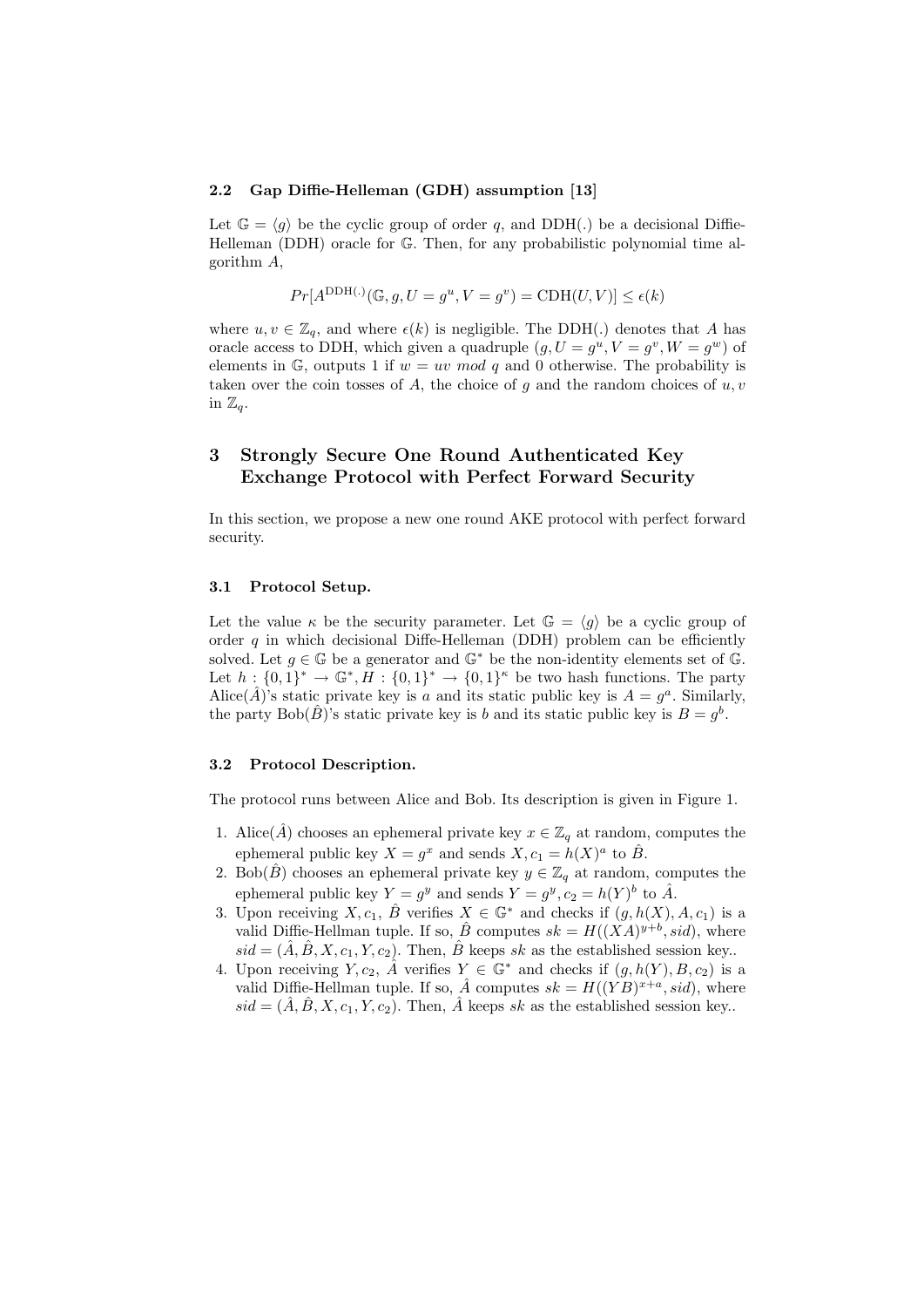

Fig. 1. Strongly Secure One Round Authenticated Key Exchange Protocol with Perfect Forward Security

## 4 Security Proof

**Theorem 1.** Suppose that the GDH assumption for group  $\mathbb{G}$  holds, h, H are hash functions modeled as random oracles, then the proposed scheme in Fig. 1 is a secure authenticated key exchange protocol in the eCK model.

Proof. Assume that the adversary succeeds with non-negligible probability in the environment described in Appendix A. Following the standard approach, we use it to build an algorithm to solve GDH problem. The proof starts with the fact: Since the input to the key derivation function  $H(\cdot)$  includes all exchanged information contained in sid and  $H$  is modeled as random oracle, we know that two different sessions necessarily have two different session keys, and the only way for the adversary to succeed is by computing the value  $GDH(XA, YB)$ , which is called forging attack.

The rest of this section is mainly devoted to the analysis of the forging attack. According to freshness definition, we consider separately two complementary subcases below:

CASE 1: No honest party owns a matching session to the Test session.

CASE 2: The Test session has a matching session owned by another honest party.

### 4.1 The Analysis of CASE 1

In this case, it suffices to discuss the following two subcases:

**CASE 1.1:** The adversary issues a StaticKeyReveal query on party  $\hat{A}$  and EphemeralKeyReveal query on party  $\hat{B}$  communicating with party  $\hat{A}$  (neither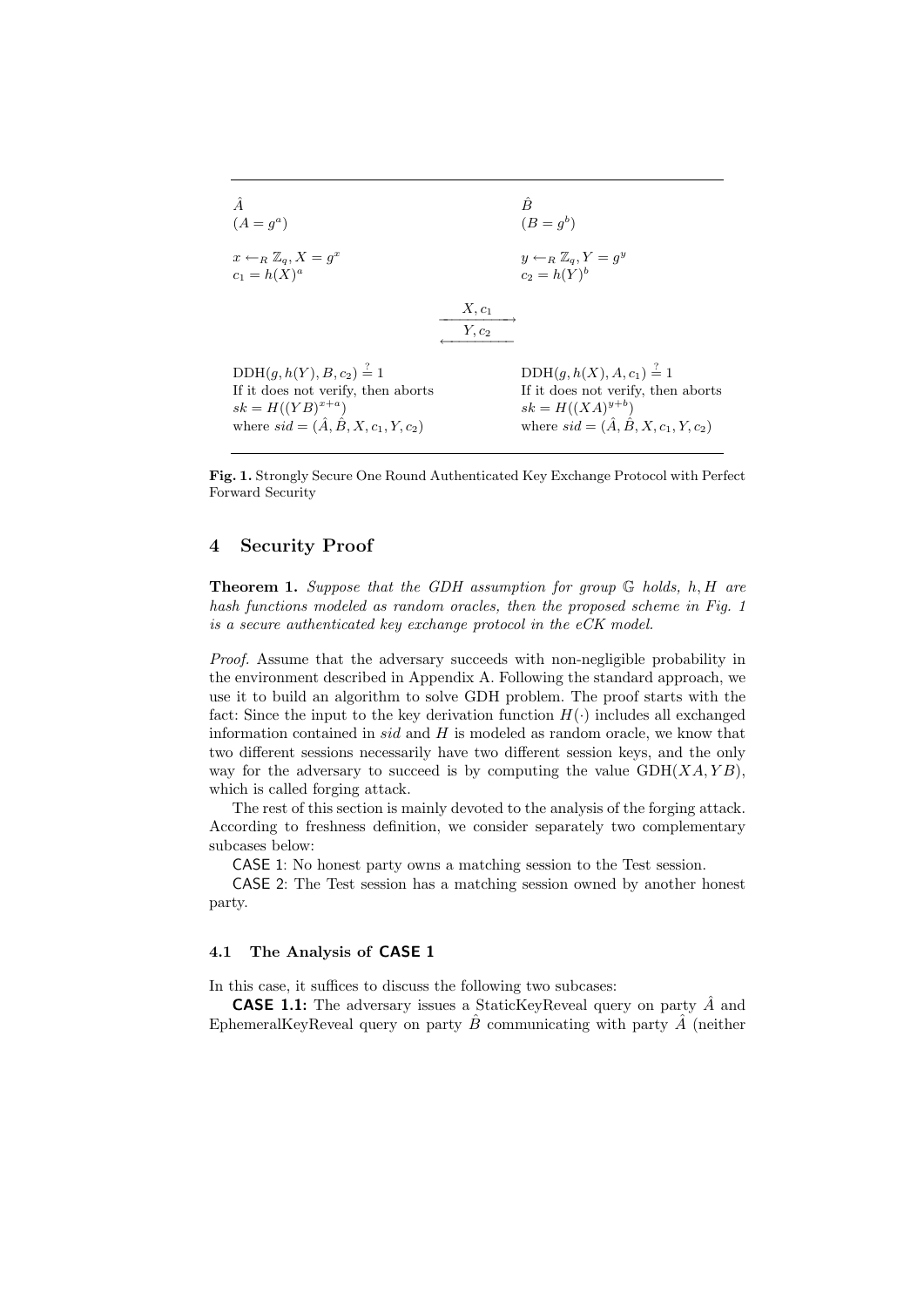EphemeralKeyReveal query on the Test session nor StaticKeyReveal query on party  $B$  is allowed).

CASE 1.2: The adversary issues a EphemeralKeyReveal query on the Test session and EphemeralKeyReveal query on party  $\hat{B}$  communicating with party  $\hat{A}$  (neither StaticKeyReveal query on party  $\hat{A}$  nor StaticKeyReveal query on party  $\hat{B}$  is allowed).

CASE 1.1: To show that the success probability of the adversary is negligible, we will construct a GDH problem solver  $SIM$  that uses an adversary  $M$  who succeeds with non-negligible probability in the attack.

Input to SIM. The input to the SIM is a GDH problem instance  $(U = g^u, V =$  $(g^v)$ , where  $u, v \in \mathbb{Z}_q$  and  $U, V \in \mathbb{G}$ . The goal of  $SIM$  is to compute  $\text{GDH}(U, V) =$  $g^{uv}$ .

Guessed Test session. SIM guesses the adversary M will select one party denoted by  $\hat{A}$  as the owner of the Test session and the other party denoted by  $\hat{B}$ as the peer. Further,  $SIM$  guesses the adversary  $M$  will select the session  $\varPi_{\hat{A},\hat{B}}^s$ as the Test session. Note that the probability that the Test session is chosen by  $M$  is non-negligible. If this is not the case,  $SIM$  aborts.

Setup of SIM. SIM assigns static public key V for  $\hat{B}$ , and random static public/private key pairs for the remaining parties (including  $\hat{A}$ ). This way, SIM knows all static private keys of parties except for  $\hat{B}$ .

Simulating the non-Test sessions. The adversary  $M$  can activate sessions between any two parties and insert its own messages into these sessions by either generating or scheduling the messages. The simulator SIM needs to respond the sessions on behalf of honest parties. Simulating the actions of any honest party other than  $\hat{B}$  is simple as  $SIM$  knows their static private keys. Assume that  $\hat{B}$  is a responder and  $\hat{C}$  is the peer, and the messages it receives is of the form  $\tilde{X}, \tilde{c}_1$  allegedly from  $\hat{C}$ . Whenever  $\hat{B}$  is activated in a session, SIM first verifies that  $\tilde{X} \in \mathbb{G}^*$  and calls its DDH oracle to check if  $\text{DDH}(g, h(\tilde{X}), C, \tilde{c}_1) \stackrel{?}{=} 1$ . If so, SIM chooses an ephemeral private key  $\tilde{y} \in \mathbb{Z}_q$  at random, computes ephemeral public key  $\tilde{Y} = g^{\tilde{y}}$ , and sets  $h(\tilde{Y})$  to be  $g^{\tilde{r}}$ , where  $\tilde{r} \in \mathbb{Z}_q$ . Then  $SIM$  sets the values  $\tilde{Y}, \tilde{c}_2 = V^{\tilde{r}}$  as the outgoing messages.

Response to the static private key and session key queries (non-Test session). SIM can respond the static private key queries on any party except for  $\hat{B}$ . Likewise, session key queries for these sessions owned by any party other than  $\overline{B}$  can be easily responded by  $\overline{S}$  as it knows the corresponding static private keys and generates the ephemeral private keys itself. However, sessions in which  $\hat{B}$  is a participant are problematic since  $SIM$  does not know  $\hat{B}$ 's static private key.

Again, assume that  $\hat{B}$  is a responder and the peer is  $\hat{C}$ . Since SIM does not knows  $\hat{B}$ 's static private key, it can not generate the session key itself. To respond the session key queries and keep the consistency of the random oracles H, SIM calls DDH oracles to check if  $\text{DDH}(g, \tilde{X}C, \tilde{Y}V, \sigma) \stackrel{?}{=} 1$  where  $\sigma$  is the first element int H.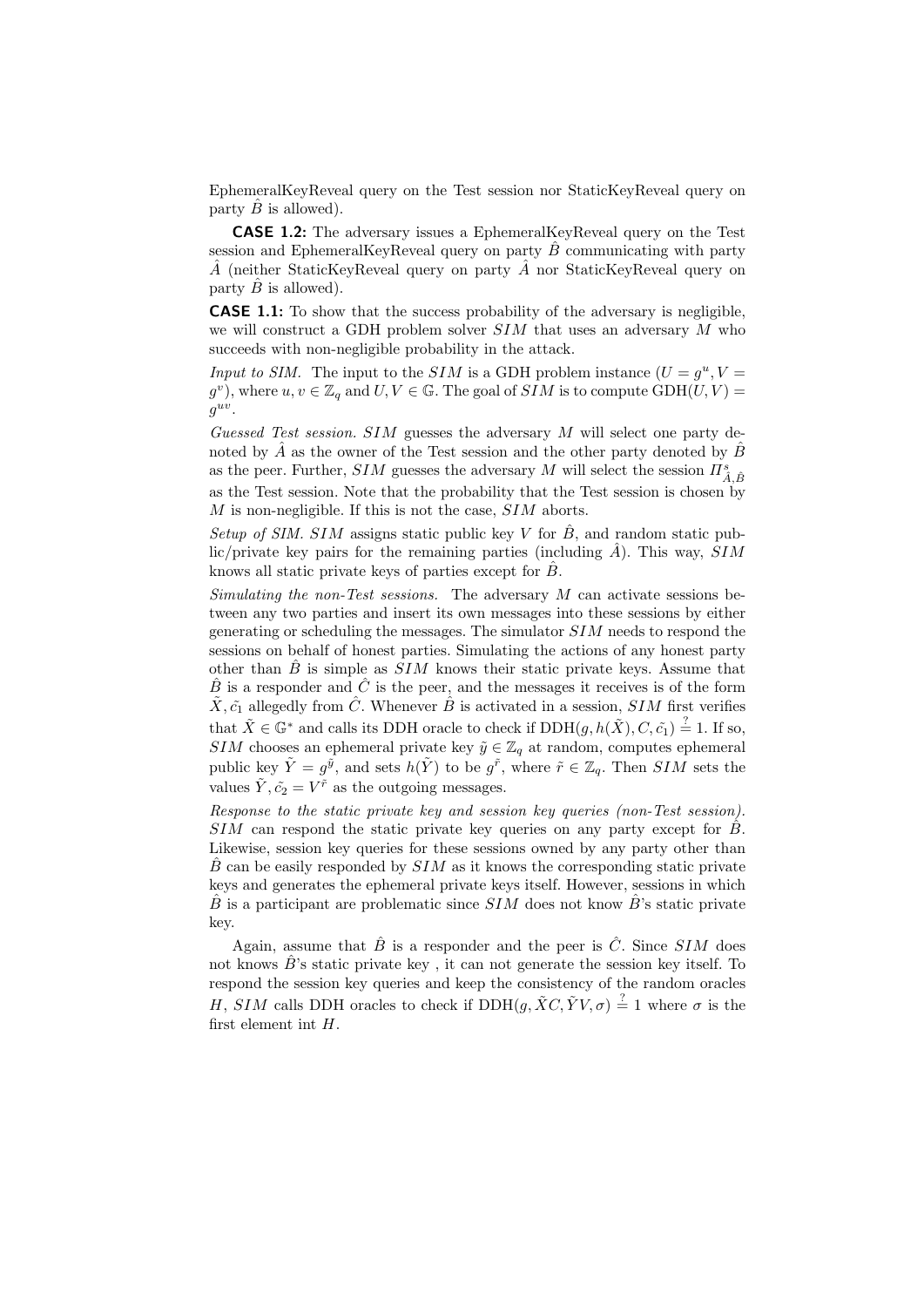Response to the ephemeral private key queries. SIM can respond the ephemeral private key queries on any party including  $\ddot{B}$  as in the simulation  $SIM$  chooses the values for all the parties itself.

Simulating the Test session. When the adversary activates the Test session at  $\hat{A}$ ,  $SIM$  acts as follows. Without loss of generality, assume that  $\hat{A}$  is an initiator. SIM computes  $c_1 = h(U)^a$  and sets the outgoing message to be  $U, c_1$ . Upon receiving the message Y,  $c_2$  allegedly from  $\hat{B}$ , SIM first verifies that  $Y \in \mathbb{G}^*$  and calls its DDH oracle to check if  $DDH(g, h(Y), B, c_2) \stackrel{?}{=} 1$ . If so, SIM waits for the adversary's next query, else it aborts.

Computing the forgery  $GDH(U, V) = g^{uv}$ . The goal of SIM is to compute  $GDH(U, V) = g^{uv}$ . Below we show that whenever the adversary M succeeds in the forging attack  $SIM$  can compute  $GDH(U, V) = g^{uv}$ . Assume that the outgoing message of the Test session is  $X = U, c_1$  and the incoming message is Y,  $c_2$  allegedly from  $\hat{B}$ . Indeed, to succeed in the forging attack it must be that the adversary M queries the first element of the form  $(YB)^{x+a} = (YV)^{u+a}$  in H. In order to compute  $U^v$ , the value Y must be eliminated  $(SIM)$  knows the value a). However, without knowing y, this elimination seems difficult. Fortunately, it can be shown that the message  $Y$  cannot be generated by the adversary itself except with negligible probability. In other words, if there is an adversary who correctly generates a message  $Y, c_2$  itself with non-negligible probability, we can construct a GDH problem solver  $\overline{SIM}$  that uses the adversary. The action of  $\overline{SIM}$  is as follows: With the input U, V, setting the static private key of party  $\hat{B}$ to be U,  $\overline{SIM}$  responds the adversary's queries in the same way as  $SIM$ . Finally, if the adversary generates a message  $Y, c_2$  itself, then  $\overline{SIM}$  call its DDH oracle to checks if  $DDH(g, h(Y), B, c_2) \stackrel{?}{=} 1$ , where  $h(Y) = V$ . If so,  $\overline{SIM}$  outputs  $c_2$ which equals  $GDH(U, V) = g^{uv}$ .

Now we learn that  $Y$  must have been generated by  $SIM$  on behalf of party  $\hat{B}$ . Then Y can be easily eliminated from  $(YB)^{x+a} = (YV)^{u+a}$  as SIM knows y. Denote the first element in H by  $\sigma$ . SIM proceeds as follows.

$$
(\sigma/(YV)^{a})/U^{y} = ((YV)^{u+a}/(YV)^{a})/U^{y} = (YV)^{u}/U^{y} = U^{v}
$$

This contradicts the GDH assumption.

### CASE 1.2:

In this case, since the adversary can issue neither StaticKeyReveal query on party  $\hat{A}$  nor staticKeyReveal query on party  $\hat{B}$ , SIM sets the static public keys of party  $\hat{A}$  and  $\hat{B}$  to be U and V respectively. Simulating the actions of any honest parties other than  $\hat{A}$  and  $\hat{B}$  is simple as SIM knows their static private keys. Whenever  $\hat{B}$  (or  $\hat{A}$ ) is activated in a session,  $SIM$  acts like that of CASE 1.1 dealing with the queries on party  $\hat{B}$ .

Computing the forgery  $GDH(U, V) = g^{uv}$ . If the adversary succeeds in the forging attack, i.e., the adversary M queries the first element of the form  $(YB)^{x+a}$  $(YV)^{x+u}$  in H. Note that the value X, Y is generated by the SIM itself as shown by  $SIM$  in CASE 1.1. Knowing x, y, the value GDH(U, V) can be easily determined as follows (denote the first element in H by  $\sigma$ ).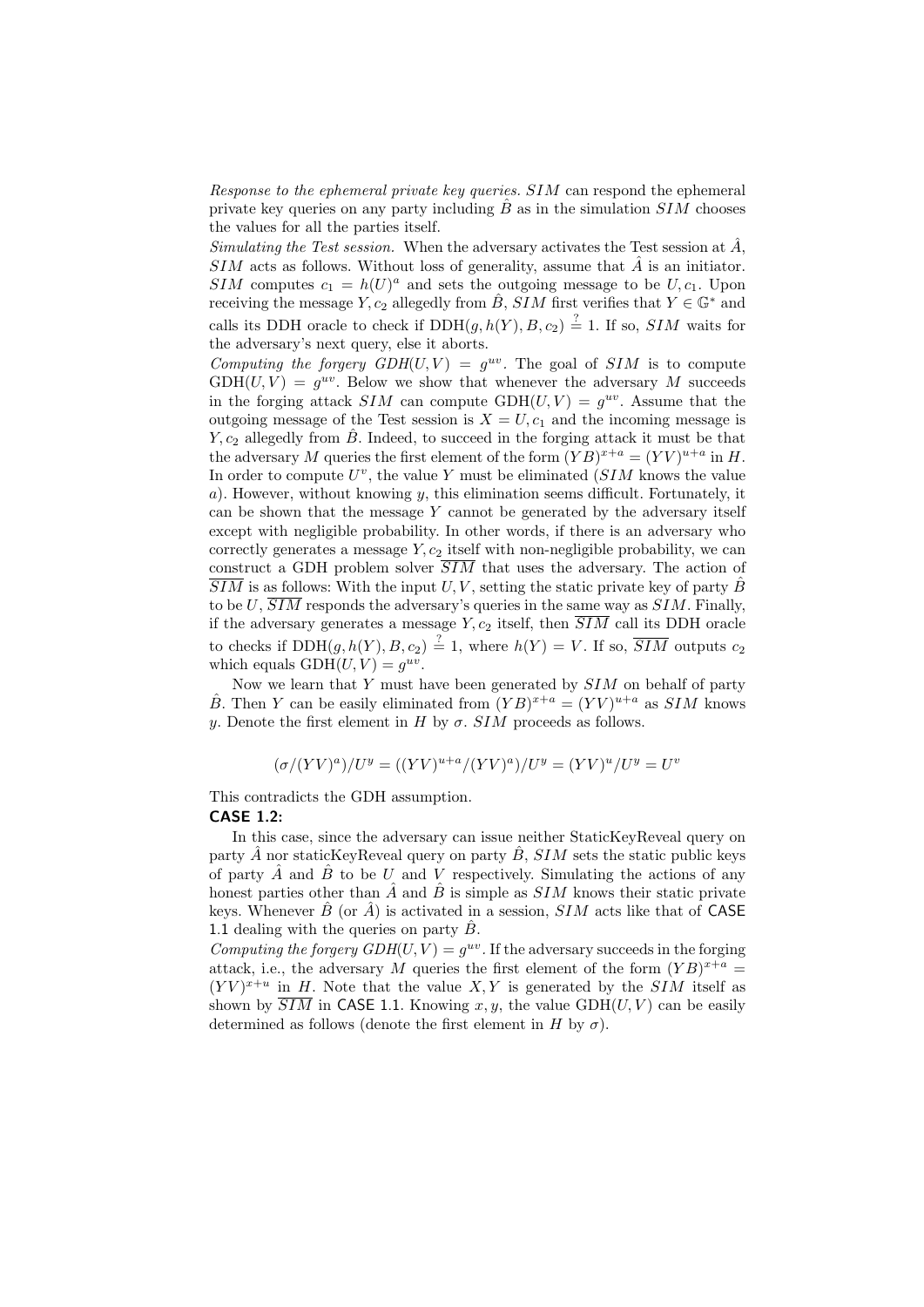$$
(\sigma/(YB)^x)/U^y = ((YV)^{x+u}/(YV)^x)/U^y = (YV)^u/U^y = U^v
$$

This contradicts the GDH assumption.

### 4.2 The Analysis of CASE 2

Compared to that of CASE 1 the proof for this case is simpler as there is a session matching to the Test session (i.e., the adversary neither generates the message itself nor delivers the message from other sessions towards the Test session). The simulations of party  $\hat{A}$  and  $\hat{B}$  are similar to that of CASE 1. Due to space limitations, the details are left to the readers.

### 5 Further Security Properties

### 5.1 Resistance to reflection attacks.

In the security proof of section 4 we assume that party  $\hat{A}$  and  $\hat{B}$  are different. In some scenarios, however, party  $\hat{A}$  wants to establish a session key with itself. For example, Alice with mobile device wants to establishes a secure channel with her office desktop computer where two devices uses the same certificate. An attack that exploits the fact the two parties use the same identity is called reflection attack in which the adversary simply copies party  $\hat{A}$ 's outgoing message and sends back to  $\ddot{A}$ . We now prove that our protocol is secure against such attacks as follows.

Input to SIM. The input to the SIM is a GDH problem instance  $(U = g^u, V =$  $(g^v)$ , where  $u, v \in \mathbb{Z}_q$  and  $U, V \in \mathbb{G}$ . The goal of  $SIM$  is to compute  $\text{GDH}(U, V) =$  $g^{uv}$ .

SIM sets the static public key of party  $\hat{A}$  to be U. The simulation of party  $\hat{A}$ (initiator or responder) is similar to that of CASE 1.2 where SIM knows neither of the static private keys of two parties. Further, we assume that the outgoing message of the Test session is of the form  $X, c_1$  and incoming message is of the form  $\tilde{Y}, \tilde{c_2}.$  <sup>1</sup> As shown by  $\overline{SIM}$  in CASE 1.1, however, the message  $\tilde{Y}, \tilde{c_2}$  can not be generated by the adversary itself except with negligible probability. In other words, it must be that SIM generates the value  $\tilde{Y}, \tilde{c_2}$ . By applying the similar argument in CASE 1.2 where  $SIM$  knows neither of the static private keys of  $\hat{A}$ and  $\hat{B}$ , knowing the values x,  $\tilde{y}$  we can transform an adversary into an algorithm which given  $U$  computes  $U^u$ . Further, such algorithm can be used to solve the general GDH problem as observed by Maurer and Wolf [12] as said in [8].

<sup>&</sup>lt;sup>1</sup> If the adversary simply copies X,  $c_1$  and send back to  $\hat{A}$ , i.e.,  $X = \tilde{Y}$  and  $c_1 = \tilde{c_2}$ , this kind of attack is called reflection attack.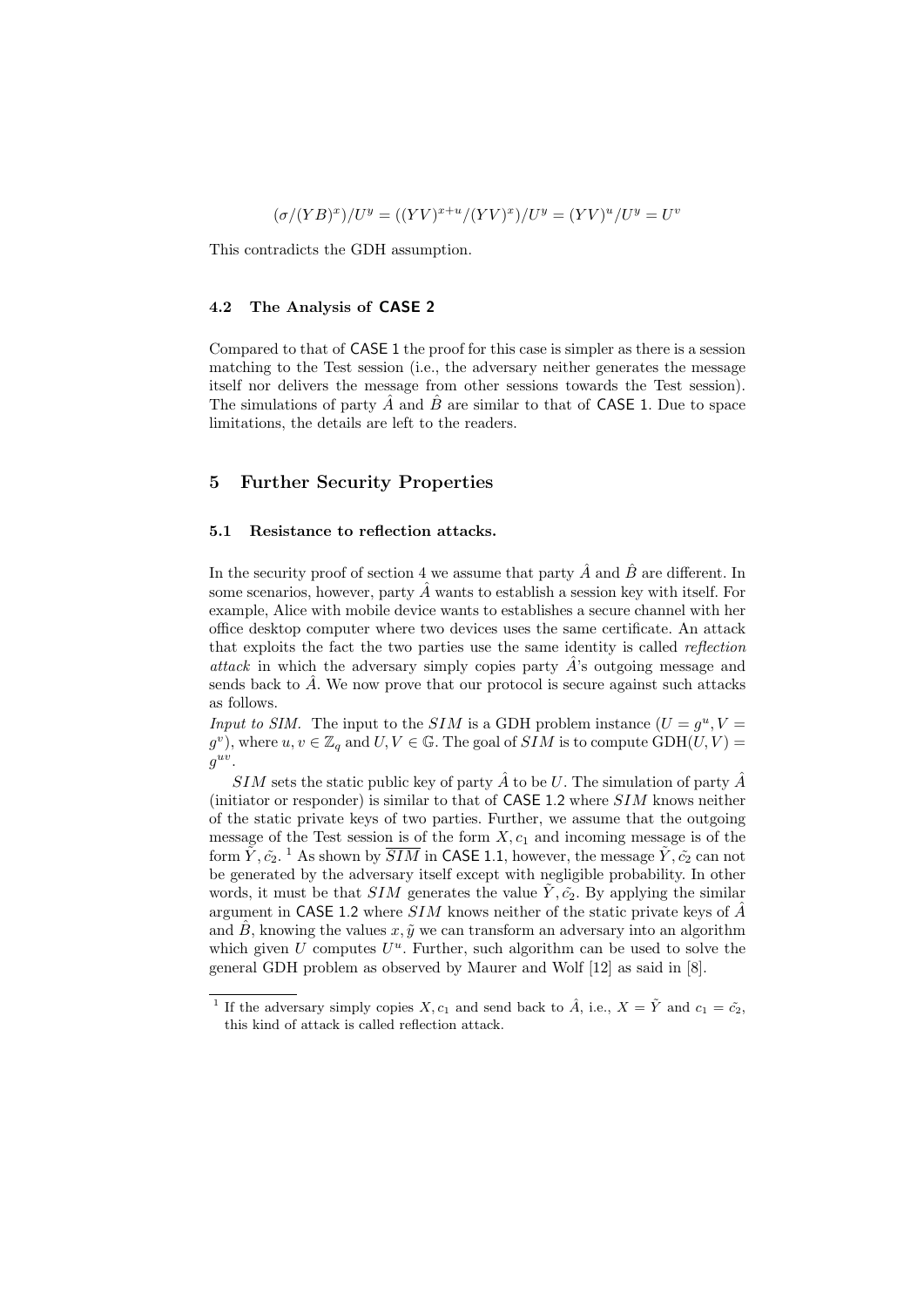#### 5.2 Proof of PFS Property

In the section, under the same GDH assumption, we prove that our protocol enjoys perfect forward security (PFS) against the active adversary. Our proof does not use any additional assumption, e.g. KEA1 assumption and is thus comparatively straightforward. To show that the success probability of the adversary  $M$  is negligible, we will construct a GDH problem solver  $SIM$  that uses an adversary M who succeeds with non-negligible probability in the attack.

Input to SIM. The input to the SIM is a GDH problem instance  $(U = g^u, V =$  $(g^v)$ , where  $u, v \in \mathbb{Z}_q$  and  $U, V \in \mathbb{G}$ . The goal of  $SIM$  is to compute  $\text{GDH}(U, V) =$  $g^{uv}$ .

Guessed Test session. SIM guesses the adversary M will select one party denoted by  $A$  as the owner of the Test session and the another party denoted by  $B$ as the peer. Further,  $SIM$  guesses the adversary  $M$  will select the session  $\varPi_{\hat{A},\hat{B}}^s$ as Test session. Note that the probability that the Test session is chosen by  $\dot{M}$ is non-negligible. If this is not the case, SIM aborts.

Setup of SIM. According to the definition of PFS game, the adversary  $M$  can issue StaticKeyReveal query on neither party  $\hat{A}$  nor party  $\hat{B}$  before the Test session is complete. However, M is allowed to reveal the static private keys of party  $\hat{A}$  and  $\hat{B}$  after the Test session is complete. To deal with StaticKeyReveal query, SIM assigns random static public/private key pairs for all the parties (including  $\hat{A}$  and  $\hat{B}$ ) itself. This way,  $SIM$  knows all the static private keys of parties.

Simulating the non-Test sessions. Simulating the actions of any honest party other than  $\hat{B}$  is simple as  $SIM$  knows their static private keys. On the other hand, to solve the GDH problem, the GDH instance  $U, V$  must be embedded into the outgoing and incoming messages of Test session. As the adversary is an active attacker in the PFS game, i.e, the incoming message of the Test session may be generated or scheduled from other sessions of party  $\hat{B}$ , the simulation of party  $\hat{B}$  is slightly different. Assume that  $\hat{B}$  is a responder and  $\hat{C}$  is the peer, and the messages  $\hat{B}$  receives is of the form  $\tilde{X}, \tilde{c}_1$  allegedly from  $\hat{C}$ . Whenever  $\hat{B}$  is activated in a session, SIM first verifies that  $\tilde{X} \in \mathbb{G}^*$  and calls its DDH oracle to check if  $DDH(g, h(\tilde{X}), C, \tilde{c_1}) \stackrel{?}{=} 1$ . If so,  $SIM$  chooses  $\tilde{t_i} \in \mathbb{Z}_q$  at random, computes ephemeral public key  $\tilde{Y} = V^{\tilde{t}_i}$ , and sets the values  $\tilde{Y}, \tilde{c}_2 = h(\tilde{Y})^b$  as the outgoing messages  $^2$ .

Response to the static private key and session key queries (non-Test session). SIM can respond these queries since it knows the static private keys of all the parties.

Response to the ephemeral private key queries. Since the definition of PFS stipulates that the adversary is not allowed to make any EphemeralKeyReveal query, if these happen, SIM aborts.

Simulating the Test session. When the adversary activates the Test session at  $\hat{A}$ ,  $SIM$  acts as follows. Without loss of generality, assume that  $\hat{A}$  is an initiator. SIM computes  $c_1 = h(U)^a$  and sets the outgoing message to be  $U, c_1$ . Upon

<sup>&</sup>lt;sup>2</sup> The value V must be embedded into each session of party  $\hat{B}$ .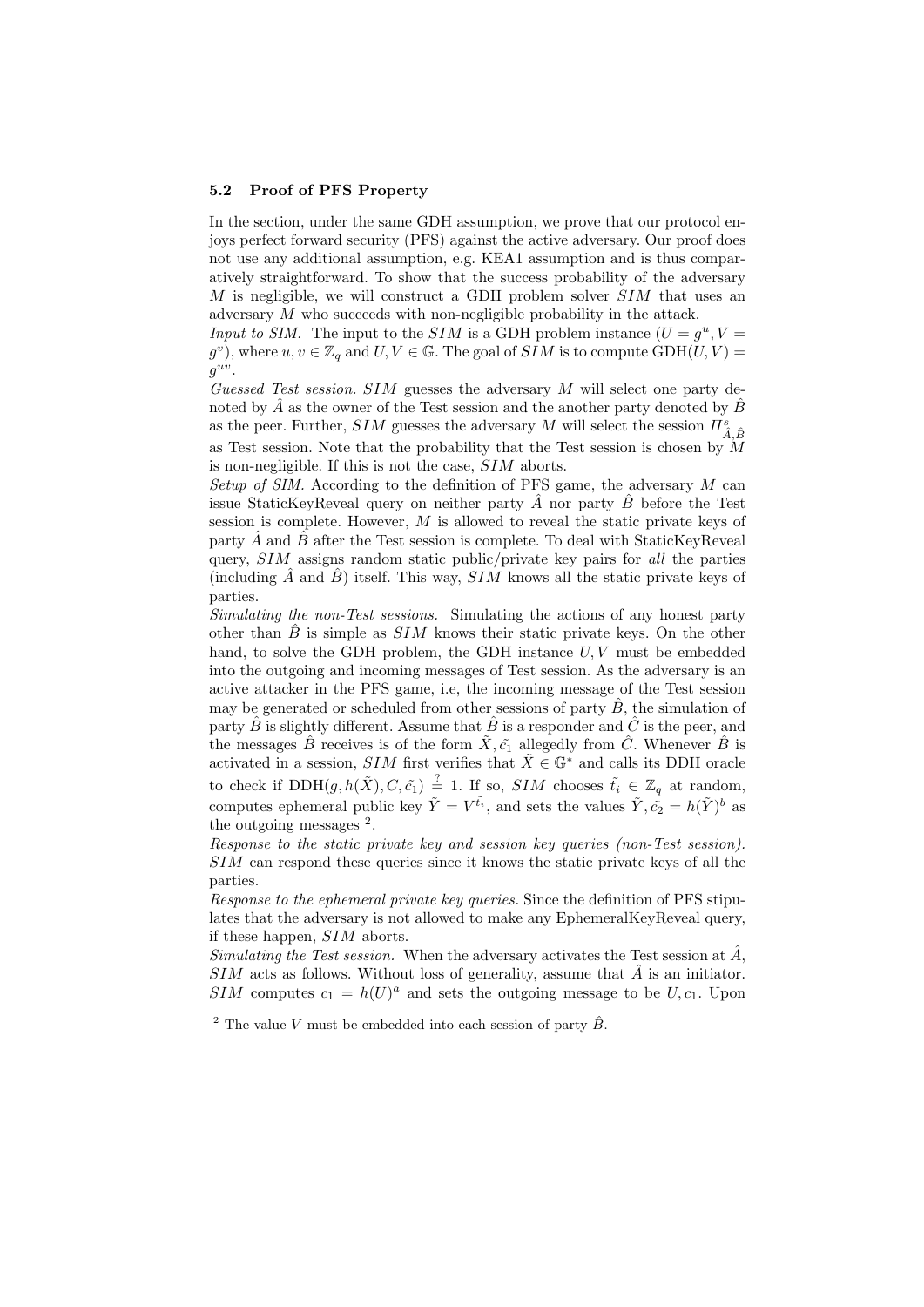receiving the message Y,  $c_2$  allegedly from  $\hat{B}$ , SIM first verifies that  $Y \in \mathbb{G}^*$  and calls its DDH oracle to check if  $DDH(g, h(Y), B, c_2) \stackrel{?}{=} 1$ . If so, SIM waits for the adversary's next query, else it aborts.

Computing the forgery  $GDH(U, V) = g^{uv}$ . The goal of SIM is to compute  $GDH(U, V) = g^{uv}$ . Below we show that whenever the adversary M succeeds in the forging attack  $SIM$  can compute  $GDH(U, V) = g^{uv}$ . Assume that the outgoing message of the Test session is  $U, c_1$  and the incoming message is  $Y, c_2$ allegedly from  $\hat{B}$ . As shown by  $\overline{SIM}$  in CASE 1.1, the message  $Y, c_2$  can not be generated by the adversary itself except with negligible probability. Thus, it must be that the message  $Y, c_2$  have been scheduled by the adversary from other sessions of party  $\hat{B}$ . That is to say, the value  $Y, c_2$  has been generated by  $SIM$ itself with the form  $Y = V^{t_i}$  and  $c_2 = h(Y)^b$ . Denote the first element in H by  $\sigma$ . With value  $t_i$ ,  $SIM$  proceeds as follows.

$$
\overline{\sigma} = (\sigma/(YB)^a)/U^b = ((YB)^{u+a}/(YB)^a)/U^b = (YB)^u/U^b = Y^u
$$

Then,

$$
(\overline{\sigma})^{t_i^{-1}} = (Y^u)^{t_i^{-1}} = (V^{t_i u})^{t_i^{-1}} = U^v
$$

This contradicts the GDH assumption.

### 6 Comparison of Protocols

In Table 1 we compare our protocol with several popular AKE protocols in term of efficiency, security model and underlying hardness assumptions. For simplicity, we do not take into account subgroup validation and speedup trick that may be applicable. The "E" denote the exponentiation in  $\mathbb{G}$  and "E<sub>N</sub>" denote the exponentiation in the RSA group. The  $CK<sub>HMOV</sub>$  denotes modified Canetti-Krawczyk security [3] which captures CK model, KCI, wPFS and ephemeral key query. CK<sub>HMQV-C</sub> captures CK<sub>HMQV</sub> model, PFS. The KEA1 stands for Knowledge of Exponent Assumption [1]. RSA and GDH stand respectively for RSA and gap Diffie-Hellman assumptions.

| Protocol             | Efficiency        |   | Security                                    |            |
|----------------------|-------------------|---|---------------------------------------------|------------|
|                      | Computation Round |   | Model                                       | Assumption |
| $NAXOS$ [9, 10] $4E$ |                   |   | $_{\rm eCK}$                                | <b>GDH</b> |
| $CMQV$ [15]          | 3E                |   | eCK                                         | <b>GDH</b> |
| HMQV[8]              | 3E                |   | $\overline{\text{C}}\text{K}_{\text{HMQV}}$ | GDH.KEA1   |
| HMQV-C [8]           | 3E                | 3 | $CKHMQV-C$                                  | <b>GDH</b> |
| mOT[5]               | $2E_N$            |   | CK, PFS                                     | RSA, KEA1  |
| Our scheme           | $3E+1DDH$         |   | eCK, PFS                                    | <b>GDH</b> |

Table 1. Comparison of Protocols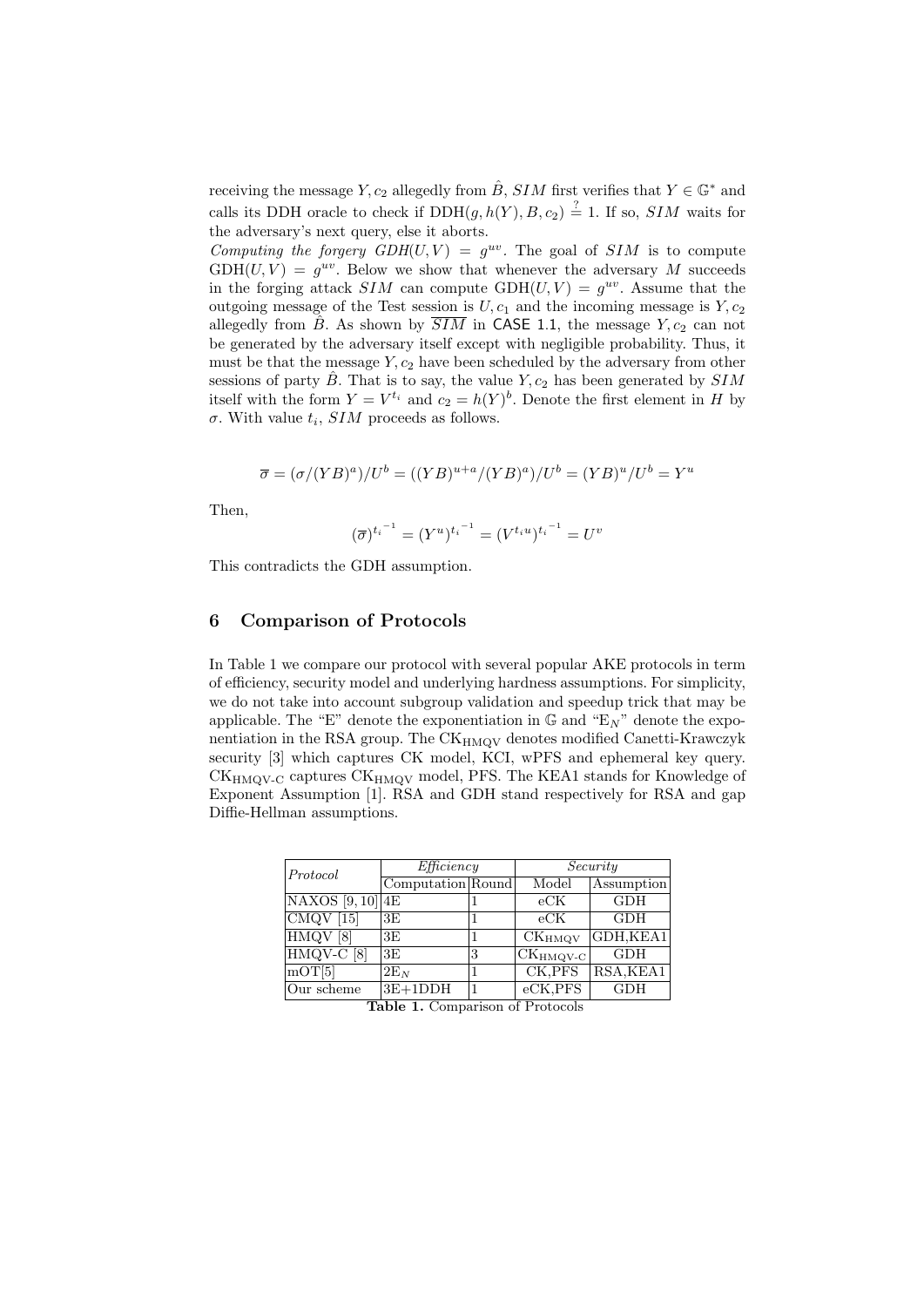Compared with the NAXOS, CMQV and HMQV protocols, all of which only achieve weak perfect forward security (wPFS), the main advantage of our scheme is that it achieves perfect forward security (PFS). On the other hand, to be secure in the eCK model the former two protocols use the NAXOS transformation while our scheme does not. Compared with HMQV-C protocol which achieves perfect forward security (PFS), our scheme has lower round complexity (within one round). While mOT protocol achieves perfect forward security (PFS) within one round, it does not resist the ephemeral key query, i.e, mOT is insecure in eCK model. Compared to it, our scheme is provably secure in eCK model and meanwhile achieves perfect forward security (PFS).

## 7 Conclusions and Open Problem

Although there have already been some two-pass AKE protocols provably secure in the eCK model, none of them achieve perfect forward security against active adversary. On the other hand, while mOT protocol achieves PFS security against active adversary within one round, it is not secure against the ephemeral key query attack, i.e, insecure in the eCK model.

This paper proposes a new two-pass (one round) authenticated key exchange protocol in eCK model with PFS property. Our protocol provably enjoys following desirable properties. First , without the NAXOS transformation our protocol is shown secure in the eCK model under the gap Diffie-Hellman (GDH) assumption. Second, under the same assumption, we prove that our two-pass (one round) protocol achieves perfect forward security against active adversary.

To the best of our knowledge, our proposal is the first two-pass (one round) AKE protocol which is provably secure in the eCK model and achieves perfect forward security against active adversary. Finally, while our work takes provably secure AKE protocol further, our protocol needs two group element per message. The design of the AKE protocol provably secure in the eCK model without NAXOS transformation and achieving PFS in one round (a single group element per message) remains an open problem.

## References

- 1. M. Bellare and A. Palacio. The knowledge-of-exponent assumptions and 3-round zero-knowledge protocols. In M. K. Franklin, editor, CRYPTO, volume 3152 of Lecture Notes in Computer Science, pages 273–289. Springer, 2004.
- 2. M. Bellare, D. Pointcheval, and P. Rogaway. Authenticated key exchange secure against dictionary attacks. In EUROCRYPT, pages 139–155, 2000.
- 3. R. Canetti and H. Krawczyk. Analysis of key-exchange protocols and their use for building secure channels. In B. Pfitzmann, editor, EUROCRYPT, volume 2045 of Lecture Notes in Computer Science, pages 453–474. Springer, 2001.
- 4. E.Okamoto and K.Tanaka. Key distribution systems based on identification information. In IEEE Journal on Selected Areas in Communications, volume 7(4), pages 481–485, 1989.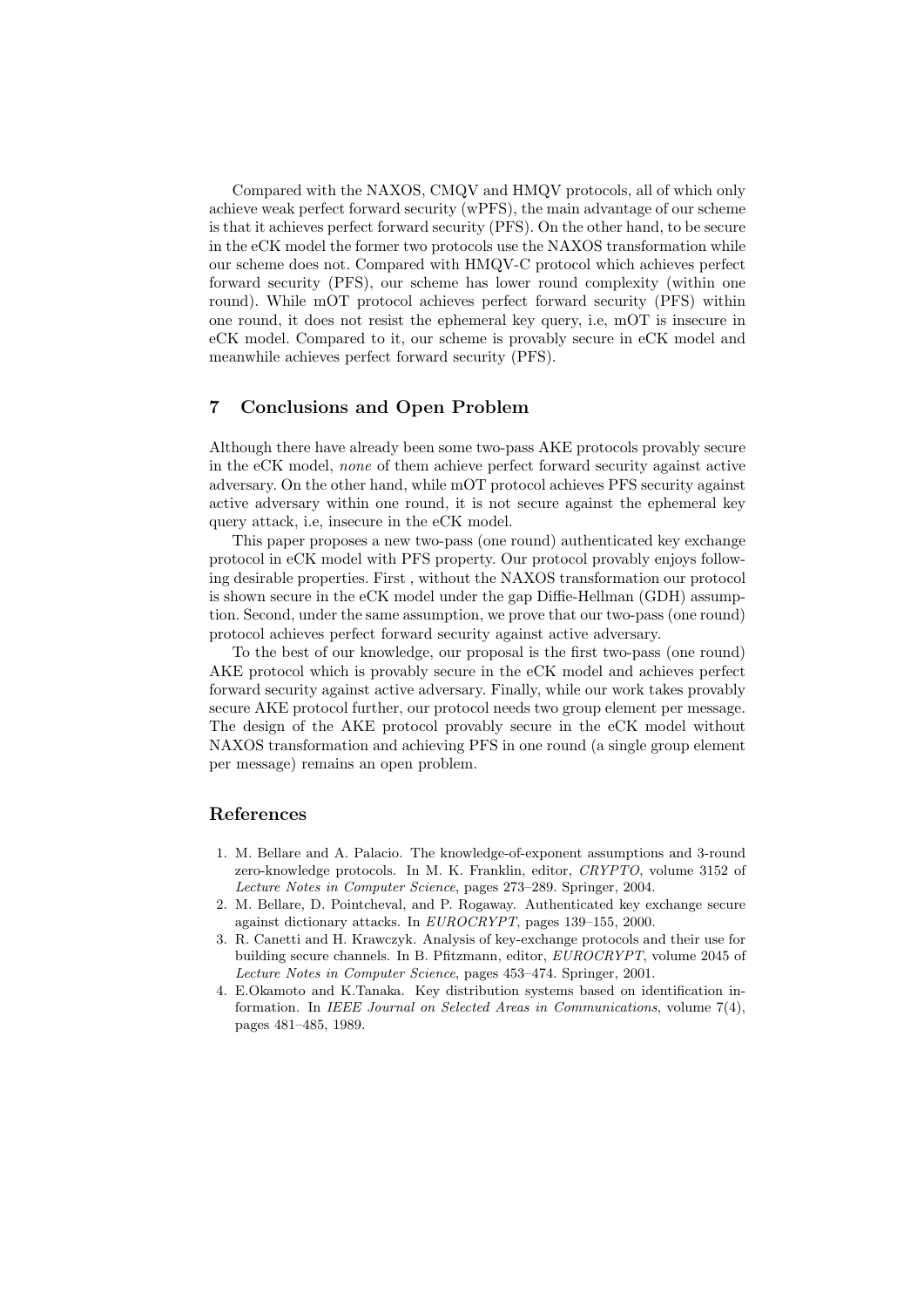- 5. R. Gennaro, H. Krawczyk, and T. Rabin. Okamoto-tanaka revisited: Fully authenticated diffie-hellman with minimal overhead. In J. Zhou and M. Yung, editors, ACNS, volume 6123 of Lecture Notes in Computer Science, pages 309–328, 2010.
- 6. H. Huang and Z. Cao. Strongly secure authenticated key exchange protocol based on computational diffie-hellman problem. In Cryptology ePrint Archive, Report 2008/500, 2008.
- 7. M. Kim, A. Fujioka, and B. Ustaoglu. Strongly secure authenticated key exchange without naxos' approach. In T. Takagi and M. Mambo, editors, IWSEC, volume 5824 of Lecture Notes in Computer Science, pages 174–191. Springer, 2009.
- 8. H. Krawczyk. HMQV: A high-performance secure Diffie-Hellman protocol. In V. Shoup, editor, CRYPTO, volume 3621 of Lecture Notes in Computer Science, pages 546–566. Springer, 2005.
- 9. B. LaMacchia, K. Lauter, and A. Mityagin. Stronger security of authenticated key exchange. Cryptology ePrint Archive, Report 2006/073, 2006. http://eprint.iacr.org.
- 10. B. A. LaMacchia, K. Lauter, and A. Mityagin. Stronger security of authenticated key exchange. In W. Susilo, J. K. Liu, and Y. Mu, editors, *ProvSec*, volume 4784 of Lecture Notes in Computer Science, pages 1–16. Springer, 2007.
- 11. J. Lee and C. S. Park. An efficient authenticated key exchange protocol with a tight security reduction. In Cryptology ePrint Archive, Report 2008/345, 2008., 2008.
- 12. U. M. Maurer and S. Wolf. Diffie-hellman oracles. volume 1109 of Lecture Notes in Computer Science, pages 268–282. Springer, 1996.
- 13. T. Okamoto and D. Pointcheval. The gap-problems: A new class of problems for the security of cryptographic schemes. In K. Kim, editor, Public Key Cryptography, volume 1992 of Lecture Notes in Computer Science, pages 104–118. Springer, 2001.
- 14. A. P. Sarr, P. Elbaz-Vincent, and J.-C. Bajard. A new security model for authenticated key agreement. In J. A. Garay and R. D. Prisco, editors, SCN, volume 6280 of Lecture Notes in Computer Science, pages 219–234. Springer, 2010.
- 15. B. Ustaoglu. Obtaining a secure and efficient key agreement protocol from (H)MQV and NAXOS. Des. Codes Cryptography, 46(3):329–342, 2008.

# A. Security Model

In this section, we review the eCK security model for authenticated key exchange protocols. For the details of the original eCK model, see [9, 10].

**Participants.** We model the protocol participants as a finite set  $\mathcal{U}$  of fixed size with each  $ID_i$  being a probabilistic polynomial time (PPT) Turing machine. Each protocol participant  $ID_i \in \mathcal{U}$  may execute a polynomial number of protocol instances in parallel. We will refer to s-th instance of participant  $ID_i$ communicating with peer  $ID_j$  as  $\Pi_{ID_i, ID_j}^s (i, j \in N)$  (a session or an instance). Adversary Model. The adversary  $\dot{M}$  is modeled as a PPT Turing machine and has full control of the communication network and may eavesdrop, delay, replay, alter and insert messages at will. We model the adversary's capability by providing it with oracle queries.

- **EphemeralKeyReveal** $(\Pi_{ID_i, ID_j}^s)$  The adversary obtains the ephemeral private key of  $\Pi_{ID_i, ID_j}^s$ . These queries are motivated by practical scenarios,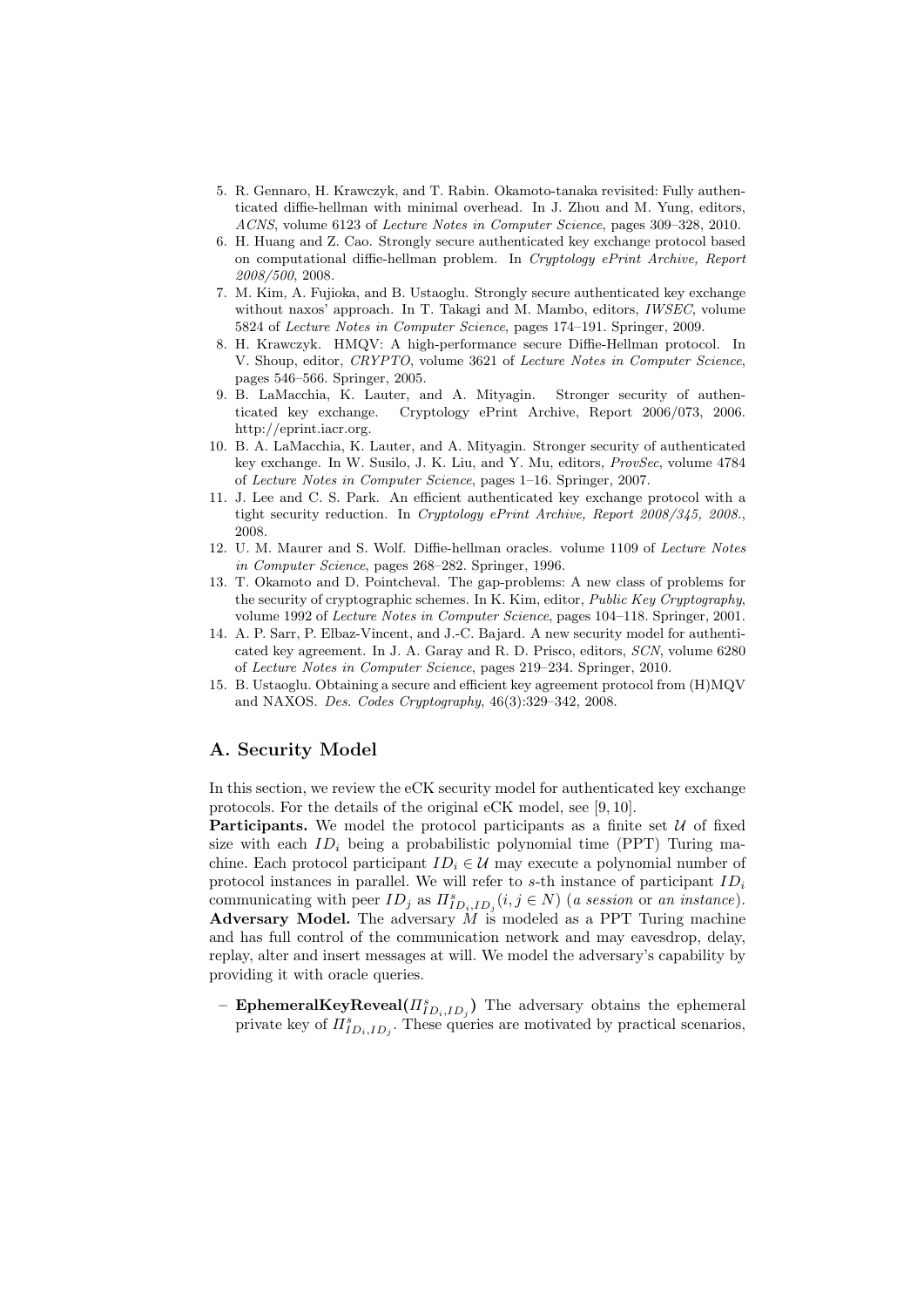such as if session-specific secret information is stored in insecure memory on device or if the random number generator of the party is corrupted.

- SessionKeyReveal $(\Pi_{ID_i,ID_j}^s)$  The adversary obtains the session key for a session s of  $ID_i$ , provided that the session holds a session key.
- **StaticKeyReveal**( $ID<sub>i</sub>$ ) The adversary obtains the static private key of  $ID_i$ .
- Establish Party  $(ID_i)$  The query models that the adversary can arbitrarily register a legal user on behalf of the party  $ID_i$ . In this way the adversary gets the party  $ID_i$ 's static private key and totally controls the party  $ID_i$ . Parties against whom the adversary does not issue this query are called honest.
- $-$  Send $(\Pi_{ID_i, ID_j}^s, m)$  The adversary sends the message m to the session s executed by  $ID_i$  communicating with  $ID_j$  and gets a response according to the protocol specification.
- $-$  Test $(\Pi_{ID_i, ID_j}^s)$  Only one query of this form is allowed for the adversary. Provided that the session key is defined, the adversary  $M$  can execute this query at any time. Then depending on a randomly chosen bit  $b$ , with probability  $1/2$  the session key and with probability  $1/2$  a uniformly chosen random value  $\zeta \in \{0,1\}^{\kappa}$  is returned.

**Definition 1** (Matching Session). Let  $\Pi_{ID_i, ID_j}^s$  be a completed session with identifier  $(ID_i, ID_j, out, in, role),$  where  $ID_i$  is the owner of the session,  $ID_j$ is the peer, and out is  $ID_i$ 's outgoing message, in is  $ID_j$ 's outgoing message, and role is the  $ID_i$ 's role in the session (initiator or responder). The session  $\Pi_{ID_j, ID_i}^t$  is called the matching session of  $\Pi_{ID_i, ID_j}^s$ , if the identifier of  $\Pi_{ID_j, ID_i}^t$ is  $(ID_j, ID_i, \overline{out}, \overline{in}, \overline{role}$ , where  $out = \overline{in}, in = \overline{out}, role \neq role$ .

Definition 2 (Freshness for AKE Protocols). Let instance  $\Pi_{ID_i, ID_j}^s$  be a completed session, which was executed by an honest party  $ID_i$  with another honest party  $ID_j$ . We define  $\Pi_{ID_i, ID_j}^s$  to be fresh if none of the following three conditions hold:

- The adversary M reveals the session key of  $\Pi_{ID_i, ID_j}^s$  or of its matching session (if latter exists).
- $ID_j$  is engaged in session  $\Pi_{ID_j, ID_i}^t$  matching to  $\Pi_{ID_i, ID_j}^s$  and  $M$  issues either:
	- both  $\textit{StaticKeyReveal}(ID_i)$  and  $\textit{ExthermalKeyReveal}(\Pi_{ID_i, ID_j}^s)$  queries; or
	- both  $\textit{StaticKeyReveal}(ID_j)$  and  $\textit{EphemeralKeyReveal}(\Pi^t_{ID_j, ID_i})$  queries.
- $-$  No sessions matching to  $\Pi_{ID_i, ID_j}^s$  exist and M issues either:
	- $\bullet \;\; both \; StaticKeyReveal(ID_{i}) \; and \; EphemeralKeyReveal( \Pi_{ID_{i},ID_{j}}^{s}) \; queries;$ or
	- StaticKeyReveal( $ID<sub>i</sub>$ ) queries.

**Definition 3 (AKE Security).** As a function of the security parameter  $k$ , we define the advantage  $Adv_{M,\Sigma}^{AKE}(k)$  of the PPT adversary M in attacking protocol Σ as